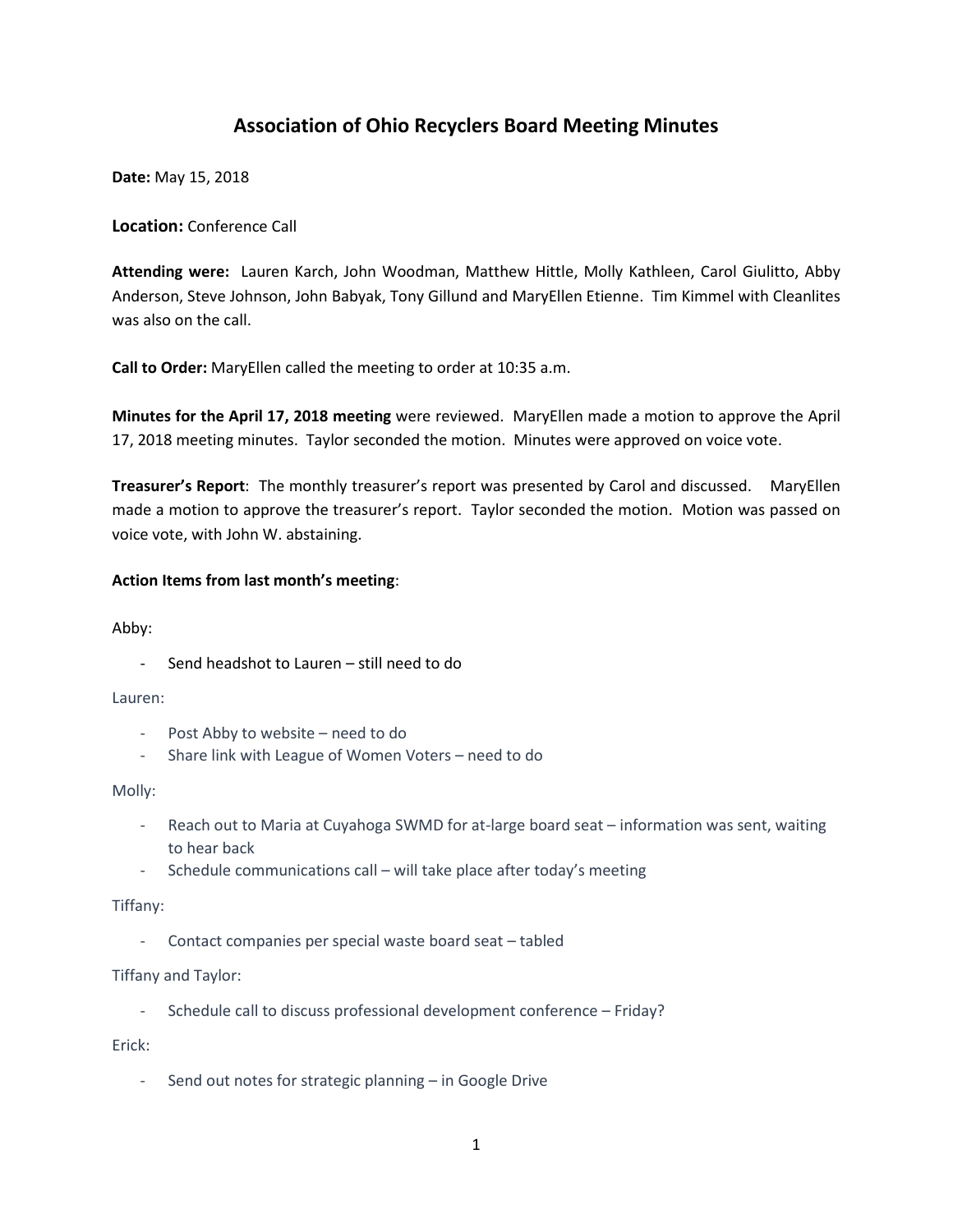All Board Members:

- Consider nominations for new AOR president and election process – will discuss later

Taylor volunteered to take the action items for today's meeting.

# B**oard Recruitment**

Tim Kimmel introduced himself and provided a brief summary of his family's company, Cleanlites. He excused himself from the call and MaryEllen made a motion to nominate Tim for the vacant Board seat representing Special Waste, which expires at the end of 2019. John W. seconded the nomination. Tim was elected to the Board unanimously to the Board of Directors on voice vote. Tim rejoined the call shortly after.

# **Committee Updates**

Governance Committee - No activity for this committee.

Communications and Programming - The quarterly newsletter was sent out. They will be looking for ideas for the next newsletter soon. Branding an d Marketing will need to be focus of this committee soon.

Events – Taylor is planning to hold a meeting soon for Professional Development Workshop to be held in September. She will send out the time to group once it is scheduled. We likely did not get the grant for Ohio EPA sponsorship of the event. It was mentioned that the sponsorship may still be possible in the next fiscal year (starts July 1).

Relating to the 2019 Partner's Conference, Carol and MaryEllen were both on a recent conference call for the organizing group. There were discussions about the possible location of the event. There was some thought put into the potential for tours at the different locations. It will likely be held in July, August or September.

There was also discussion relating to the ReuseConex conference. The draft agenda will be coming out soon. AOR could have a table at the event since we sponsored it  $-$  we will have to see if we have materials available in time.

Finance – There were no updates for this committee.

Strategic Planning – It was noted that this committee should be teaming up with the Communications committee in the future to implement some of the ideas presented. One consideration per the branding/marketing idea will be to pick out a color palette and preferred font.